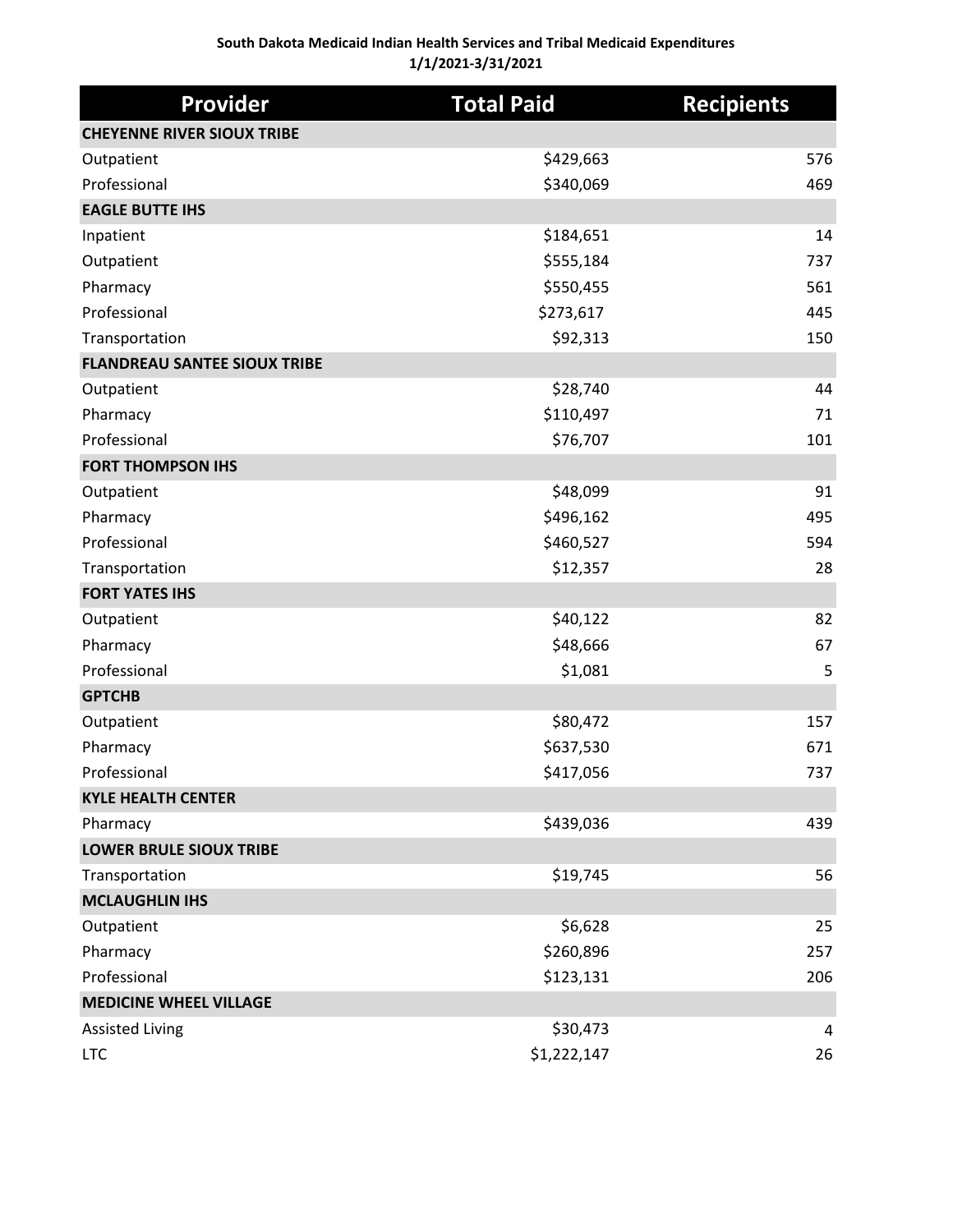## **South Dakota Medicaid Indian Health Services and Tribal Medicaid Expenditures 1/1/2021-3/31/2021**

| <b>Provider</b>                   | <b>Total Paid</b> | <b>Recipients</b> |
|-----------------------------------|-------------------|-------------------|
| <b>OGALAL SIOUX TRIBE</b>         |                   |                   |
| Professional                      | \$214,396         | 197               |
| Transportation                    | \$167,789         | 465               |
| <b>LOWER BRULE IHS</b>            |                   |                   |
| Outpatient                        | \$92,447          | 140               |
| Pharmacy                          | \$204,126         | 207               |
| Professional                      | \$9593            | 50                |
| <b>PINE RIDGE IHS</b>             |                   |                   |
| Inpatient                         | \$2,661,689       | 246               |
| Outpatient                        | \$2,230,434       | 2679              |
| Pharmacy                          | \$1,629,368       | 1529              |
| Professional                      | \$290,174         | 1040              |
| <b>RAPID CITY IHS</b>             |                   |                   |
| Outpatient                        | \$10,538          | 23                |
| Pharmacy                          | \$260,058         | 232               |
| Professional                      | \$62,197          | 213               |
| <b>ROSEBUD HEALTH CARE SYSTEM</b> |                   |                   |
| <b>LTC</b>                        | \$762,865         | 31                |
| <b>ROSEBUD IHS</b>                |                   |                   |
| Inpatient                         | \$171,015         | 18                |
| Outpatient                        | \$1,029,900       | 1433              |
| Pharmacy                          | \$1,081,870       | 1018              |
| Professional                      | \$306,786         | 770               |
| <b>ROSEBUD SIOUX TRIBE</b>        |                   |                   |
| Transportation                    | \$172,090         | 389               |
| <b>WAGNER IHS</b>                 |                   |                   |
| Outpatient                        | \$483,790         | 582               |
| Pharmacy                          | \$360,279         | 312               |
| Professional                      | \$77,086          | 158               |
| <b>WANBLEE IHS</b>                |                   |                   |
| Outpatient                        | \$69,759          | 141               |
| Pharmacy                          | \$221,151         | 211               |
| Professional                      | \$150,632         | 237               |
| <b>WOODROW WILSON KEEBLE IHS</b>  |                   |                   |
| Outpatient                        | \$318,643         | 398               |
| Pharmacy                          | \$366,971         | 339               |
| Professional                      | \$198,525         | 380               |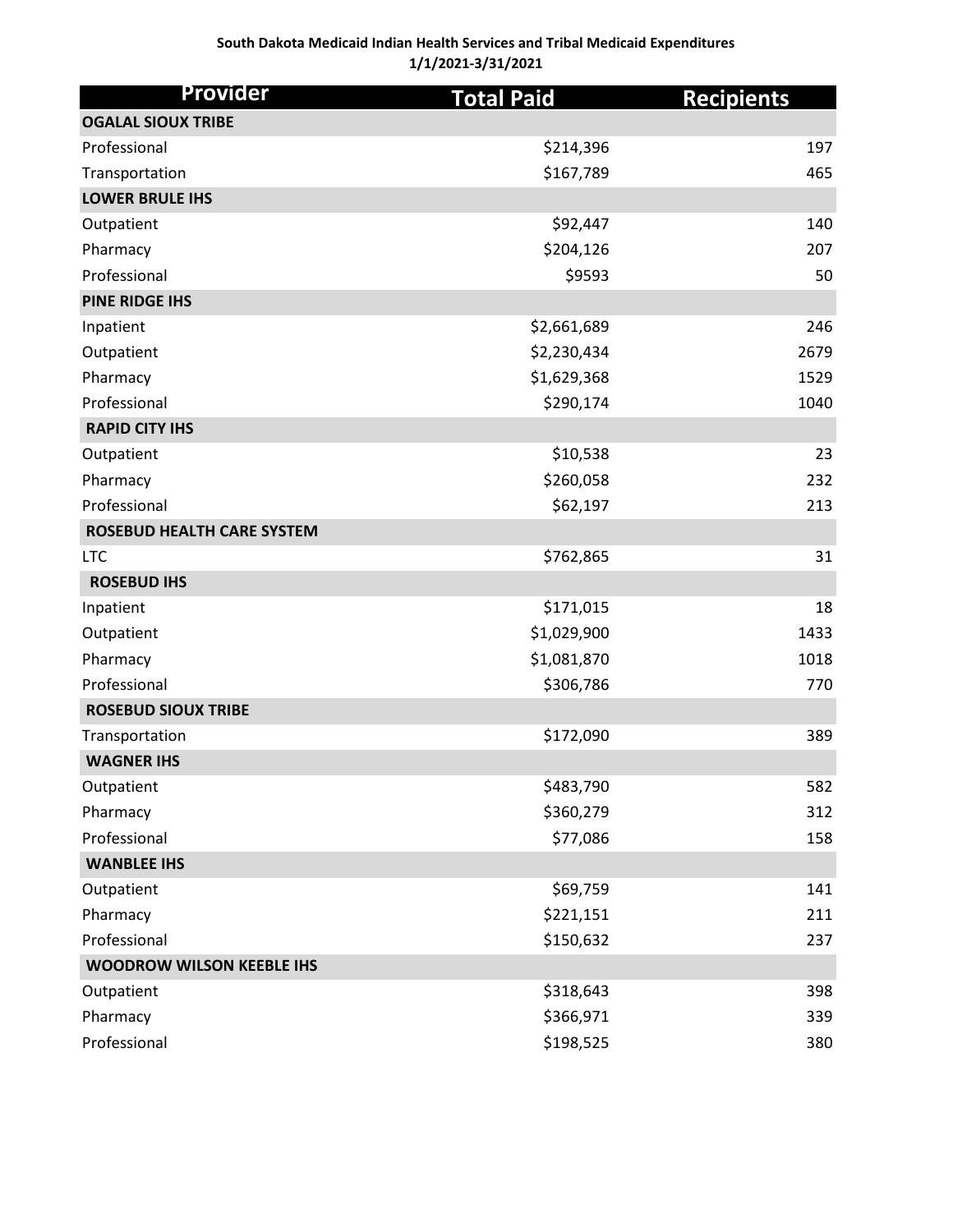## **Medicaid Non-Emergency Medical Transportation (NEMT) Expenditures**<br>01/01/2021 - 04/01/2021 As of 04/01/2021 **01/01/2021 - 04/01/2021 As Of 04/01/2021**

|                                         | <b>Cheyenne River Sioux Tribe</b> |                            |                  |
|-----------------------------------------|-----------------------------------|----------------------------|------------------|
| <b>Name of Provider</b>                 | City                              | $***$<br><b>Total Paid</b> | *# of Recipients |
| CHEYENNE RIVER SUPPORT SERVICES         | <b>EAGLE BUTTE</b>                | \$704.37                   | 20               |
| <b>TAKINI SCHOOL</b>                    | <b>HOWES</b>                      | \$0.00                     | $\mathbf 0$      |
| <b>Tribal Totals</b>                    |                                   | \$704.37                   | 20               |
| <b>Crow Creek Sioux Tribe</b>           |                                   |                            |                  |
| <b>Name of Provider</b>                 | City                              | <b>Total Paid</b>          | *# of Recipients |
| <b>CROW CREEK TRIBAL HEALTH</b>         | FT THOMPSON                       | \$0.00                     |                  |
| CROW CREEK SIOUX TRIBE - FINANCE OFFICE | FT THOMPSON                       | \$0.00                     | $\mathbf 0$      |
| CROW CREEK DISTRICT BUSINESS COMMITTEE  | PUKWANA                           | \$0.00                     | 0                |
| <b>Tribal Totals</b>                    |                                   | \$0.00                     | $\Omega$         |
|                                         | <b>Lower Brule Sioux Tribe</b>    |                            |                  |
| <b>Name of Provider</b>                 | City                              | ** Total Paid              | # of Recipients  |
| <b>OKIYA FUND</b>                       | <b>LOWER BRULE</b>                | \$0.00                     | 0                |
| <b>Tribal Totals</b>                    |                                   | \$0.00                     | $\Omega$         |
| <b>Oglala Sioux Tribe</b>               |                                   |                            |                  |
| <b>Name of Provider</b>                 | City                              | <b>Total Paid</b>          | # of Recipients  |
| <b>PASS CREEK DISTRICT</b>              | <b>ALLEN</b>                      | \$0.00                     |                  |
| OGLALA LAKOTA COUNTY SCHOOL DISTRICT    | <b>BATESLAND</b>                  | \$0.00                     | $\mathbf 0$      |
| LAST CHILD SUNDANCE ASSN.               | KYLE                              | \$0.00                     | 0                |
| MEDICINE ROOT DISTRICT                  | <b>KYLE</b>                       | \$0.00                     | $\mathbf 0$      |
| <b>WOUNDED KNEE DISTRICT</b>            | <b>MANDERSON</b>                  | \$0.00                     | 0                |
| WOUNDED KNEE DISTRICT SCHOOL            | <b>MANDERSON</b>                  | \$0.00                     | $\mathbf 0$      |
| LACREEK DISTRICT CAP OFFICE             | <b>MARTIN</b>                     | \$0.00                     | $\mathbf{1}$     |
| <b>LONEMAN SCHOOL</b>                   | <b>OGLALA</b>                     | \$0.00                     | 0                |
| OGLALA DISTRICT SERVICE CENTER          | <b>OGLALA</b>                     | \$76.80                    | $\mathbf{1}$     |
| LAKOTA OYATE WAKANYEJA OWICAKIYAPI      | PINE RIDGE                        | \$0.00                     | $\mathbf 0$      |
| OGLALA SIOUX TRIBE                      | PINE RIDGE                        | \$24,886.28                | 250              |
| OGLALA SIOUX TRIBE - HEALTH ADMIN       | PINE RIDGE                        | \$0.00                     | $\mathbf 0$      |
| OST CSBG                                | PINE RIDGE                        | \$0.00                     | 0                |
| PINE RIDGE VILLAGE DISTRICT             | PINE RIDGE                        | \$0.00                     | $\mathbf 0$      |
| WAKPAMNI DISTRICT SERVICE CENTER        | PINE RIDGE                        | \$0.00                     | 0                |
| OGLALA SIOUX TRIBE - ENERGY & HOUSING   | PINE RIDGE                        | \$0.00                     | 0                |
| PORCUPINE DISTRICT                      | <b>PORCUPINE</b>                  | \$2,354.00                 | 20               |
| PORCUPINE SCHOOL                        | <b>PORCUPINE</b>                  | \$0.00                     | 0                |
| CRAZY HORSE SPEC ED DEPT                | WANBLEE                           | \$0.00                     | 0                |
| <b>EAGLE NEST DISTRICT</b>              | WANBLEE                           | \$98.40                    | $\mathbf{1}$     |
| HORSE CREEK COMMUNITY                   | WHITE RIVER                       | \$0.00                     | 0                |
| WOUNDED KNEE COMMUNITY                  | <b>WOUNDED KNEE</b>               | \$0.00                     | 0                |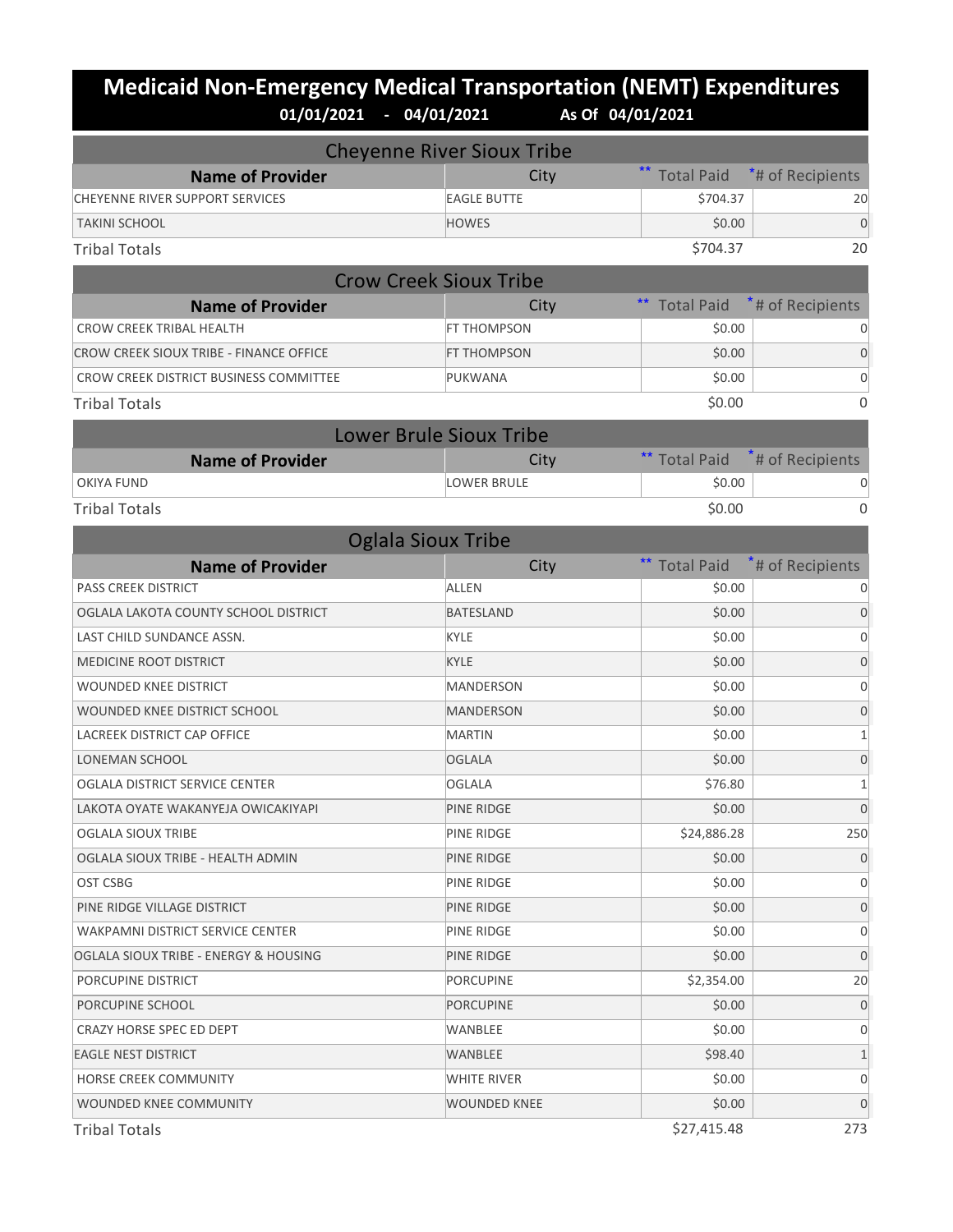## **Medicaid Non-Emergency Medical Transportation (NEMT) Expenditures 01/01/2021 - 04/01/2021 As Of 04/01/2021**

| <b>Rosebud Sioux Tribe</b>                 |                   |                   |                  |
|--------------------------------------------|-------------------|-------------------|------------------|
| <b>Name of Provider</b>                    | City              | <b>Total Paid</b> | *# of Recipients |
| <b>ANTELOPE COMMUNITY</b>                  | <b>MISSION</b>    | \$0.00            | 0                |
| SGU TIWAHE GLU KINI PI                     | <b>MISSION</b>    | \$0.00            | $\Omega$         |
| SICANGU CHILD AND FAMILY SERVICES          | <b>MISSION</b>    | \$0.00            | $\Omega$         |
| SINTE GLESKA UNIVERSITY TIWAHE GLU KINI PI | <b>MISSION</b>    | \$0.00            | $\Omega$         |
| SPOTTED TAIL CHILDREN'S HOME               | <b>MISSION</b>    | \$0.00            | $\Omega$         |
| <b>BLACK PIPE COMMUNITY</b>                | <b>NORRIS</b>     | \$0.00            | $\Omega$         |
| PARMELEE COMMUNITY                         | <b>PARMELEE</b>   | \$0.00            | $\Omega$         |
| ROSEBUD SIOUX TRIBE - COMMUNITY SERVICES   | <b>ROSEBUD</b>    | \$9,469.80        | 159              |
| ROSEBUD SIOUX TRIBE - EDUCATION DEPT       | <b>ROSEBUD</b>    | \$3,066.60        | 12               |
| ROSEBUD SIOUX TRIBE HEAD START PROGRAM     | <b>ROSEBUD</b>    | \$0.00            | $\Omega$         |
| SINTE GLESKA OYATE TRANSPORTATION          | <b>ROSEBUD</b>    | \$0.00            | $\Omega$         |
| SAINT FRANCIS INDIAN SCHOOL                | <b>ST FRANCIS</b> | \$0.00            | $\Omega$         |
| <b>Tribal Totals</b>                       |                   | \$12,536.40       | 171              |

| <b>Sisseton Wahpeton Oyate</b> |                       |                      |                 |
|--------------------------------|-----------------------|----------------------|-----------------|
| <b>Name of Provider</b>        | City                  | <b>**</b> Total Paid | # of Recipients |
| <b>BIG COULEE DISTRICT</b>     | <b>AGENCY VILLAGE</b> | \$0.00               |                 |
| <b>BUFFALO LAKE DISTRICT</b>   | <b>AGENCY VILLAGE</b> | \$0.00               | $\Omega$        |
| EARLY CHILDHOOD INTERVENTION   | <b>AGENCY VILLAGE</b> | \$0.00               | 0               |
| <b>OLD AGENCY DISTRICT</b>     | <b>AGENCY VILLAGE</b> | \$0.00               | $\Omega$        |
| SWO ELDERLY AFFAIRS PROGRAM    | <b>AGENCY VILLAGE</b> | \$0.00               |                 |
| <b>LAKE TRAVERSE DISTRICT</b>  | <b>SISSETON</b>       | \$0.00               |                 |
| <b>Tribal Totals</b>           |                       | \$0.00               |                 |

| <b>Standing Rock Sioux Tribe</b>           |                   |                           |                 |
|--------------------------------------------|-------------------|---------------------------|-----------------|
| <b>Name of Provider</b>                    | City              | $**$<br><b>Total Paid</b> | # of Recipients |
| <b>BEAR SOLDIER DISTRICT</b>               |                   | \$0.00                    | O               |
| ROCK CREEK GRANT SCHOOL                    | <b>BULLHEAD</b>   | \$0.00                    | 0               |
| STANDING ROCK EARLY CHILDHOOD              | <b>FORT YATES</b> | \$0.00                    | O               |
| STANDING ROCK SIOUX TRIBE - 0-5 HEAD START | <b>FT YATES</b>   | \$0.00                    | $\Omega$        |
| STANDING ROCK SIOUX TRIBE - HEALTH         | <b>FT YATES</b>   | \$0.00                    | $\Omega$        |
| <b>Tribal Totals</b>                       |                   | \$0.00                    | 0               |

| <b>Yankton Sioux tribe</b>      |               |                      |                     |
|---------------------------------|---------------|----------------------|---------------------|
| <b>Name of Provider</b>         | City          | <b>**</b> Total Paid | $*$ # of Recipients |
| <b>ST PAUL'S CHURCH</b>         | <b>MARTY</b>  | \$0.00               | 0                   |
| SOUTH CENTRAL CHILD DEVELOPMENT | <b>WAGNER</b> | \$0.00               | $\Omega$            |
| YANKTON SIOUX TRIBE             | WAGNER        | \$0.00               | O                   |
| YANKTON SIOUX TRIBE             | <b>WAGNER</b> | \$0.00               | $\Omega$            |
| <b>Tribal Totals</b>            |               | \$0.00               | $\Omega$            |